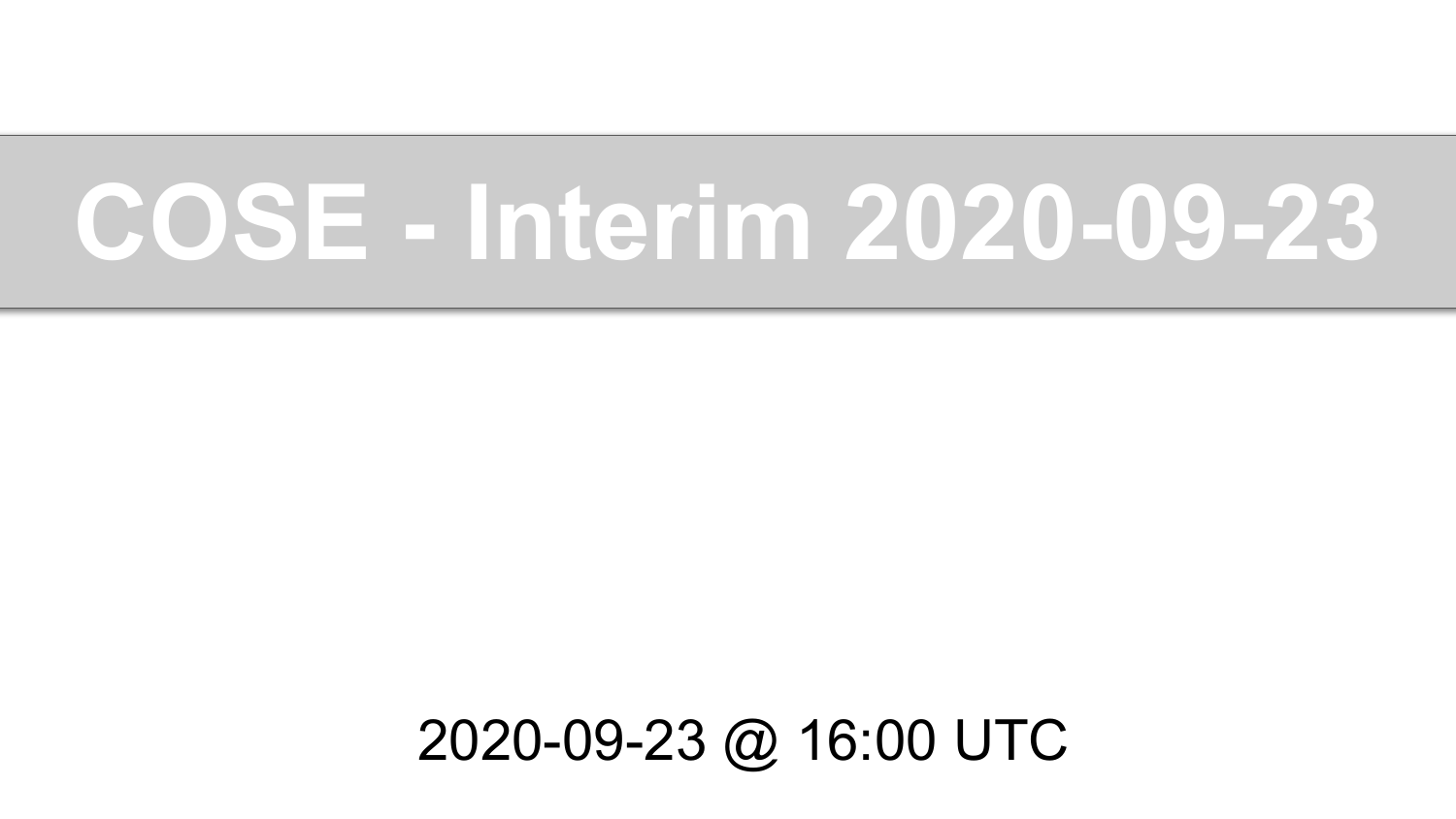$\mathfrak{D}$ 

### NOTE WELL

This is a reminder of IETF policies in effect on various topics such as patents or code of conduct. It is only meant to point you in the right direction. Exceptions may apply. The IETF's patent policy and the definition of an IETF "contribution" and "participation" are set forth in BCP 79; please read it carefully.

As a reminder:

- By participating in the IETF, you agree to follow IETF processes and policies.
- If you are aware that any IETF contribution is covered by patents or patent applications that are owned or controlled by you or your sponsor, you must disclose that fact, or not participate in the discussion.
- As a participant in or attendee to any IETF activity you acknowledge that written, audio, video, and photographic records of meetings may be made public.
- Personal information that you provide to IETF will be handled in accordance with the IETF Privacy Statement.
- As a participant or attendee, you agree to work respectfully with other participants; please contact the ombudsteam (https://www.ietf.org/contact/ombudsteam/) if you have questions or concerns about this.

Definitive information is in the documents listed below and other IETF BCPs. For advice, please talk to WG chairs or ADs:

- **[BCP 9](https://www.rfc-editor.org/info/bcp9) (Internet Standards Process)**
- **[BCP 25](https://www.rfc-editor.org/info/bcp25) (Working Group processes)**
- **[BCP 25](https://www.rfc-editor.org/info/bcp25) (Anti-Harassment Procedures)**
- [BCP 54](https://www.rfc-editor.org/info/bcp54) (Code of Conduct)
- [BCP 78](https://www.rfc-editor.org/info/bcp78) (Copyright)
- [BCP 79](https://www.rfc-editor.org/info/bcp79) (Patents, Participation)
- [https://www.iehttps://www.rfc-editor.org/info/bcp9tf.org/privacy-policy/](https://www.ietf.org/privacy-policy/) (Privacy Policy)

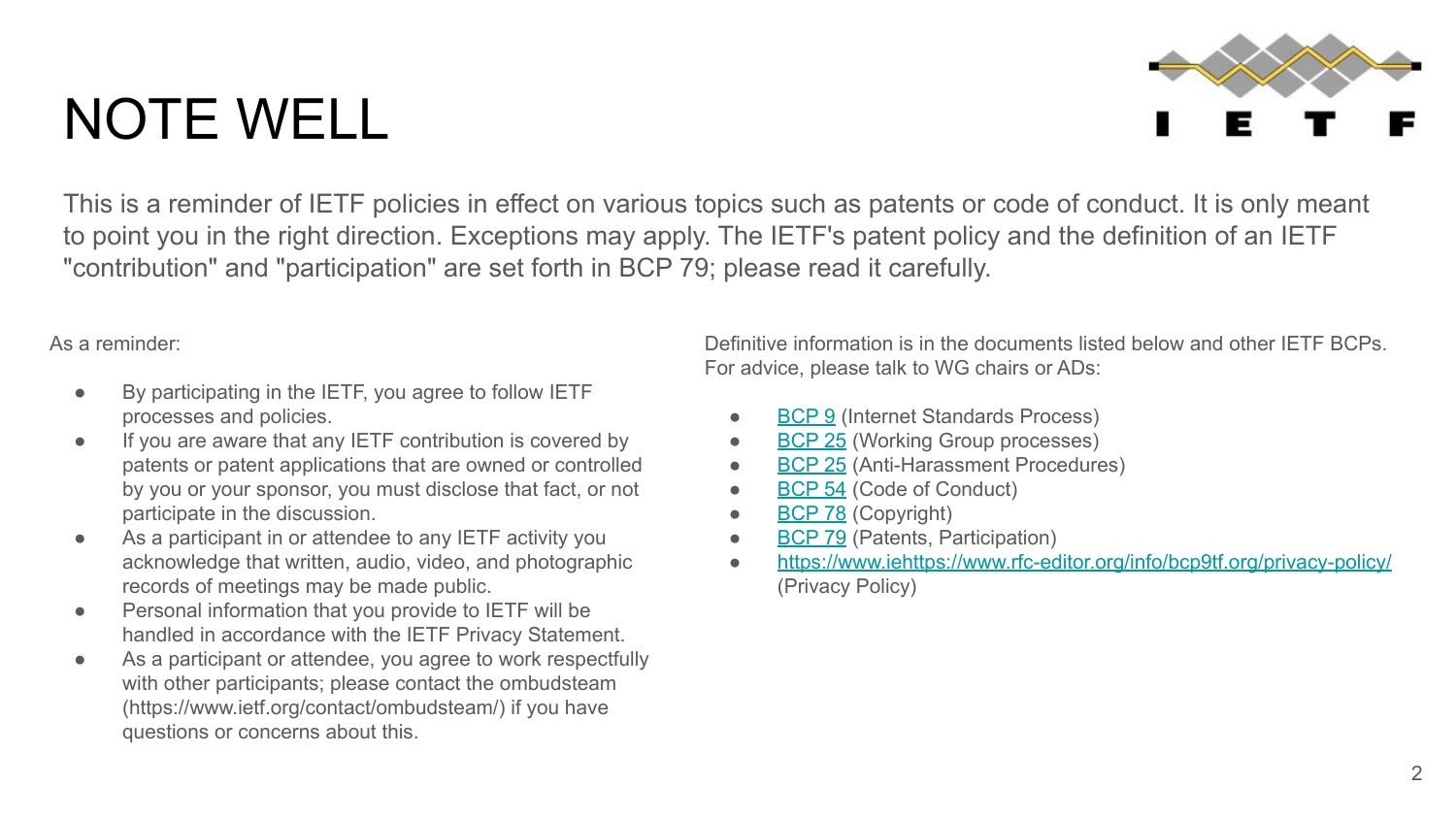

#### Administrivia

- Note well
- Note taker(s):
- Jabber Scribe: Ivaylo Petrov
- Attendees recording
- Agenda bartering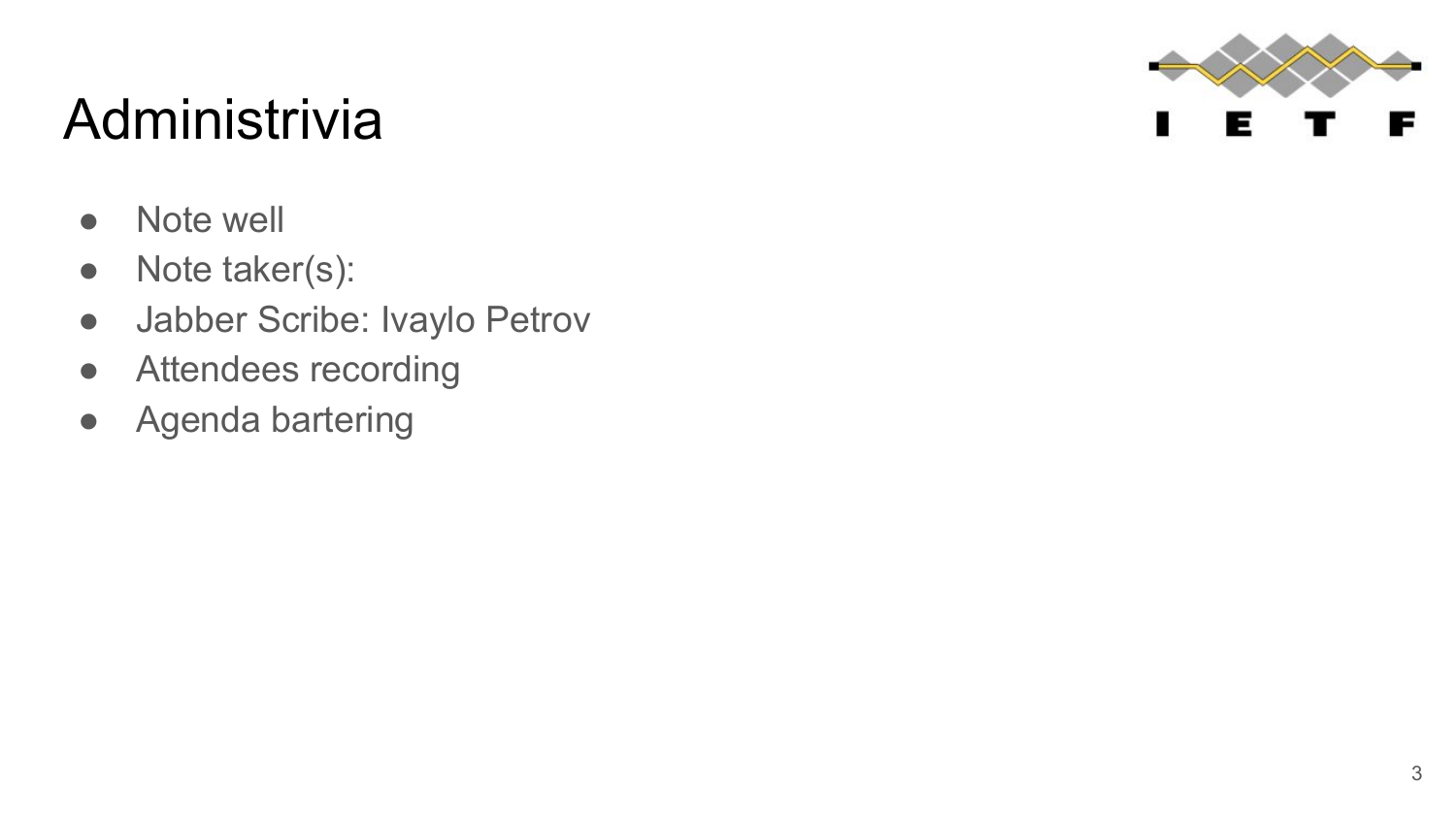### Document Feedback?



Countersignatures:<https://tools.ietf.org/html/draft-ietf-cose-countersign-00>

Rfc8152bis-struct msg recovery:

[https://mailarchive.ietf.org/arch/msg/cose/xY9PL3-qbAYa4cWG2JsKbfW\\_NEs/](https://mailarchive.ietf.org/arch/msg/cose/xY9PL3-qbAYa4cWG2JsKbfW_NEs/)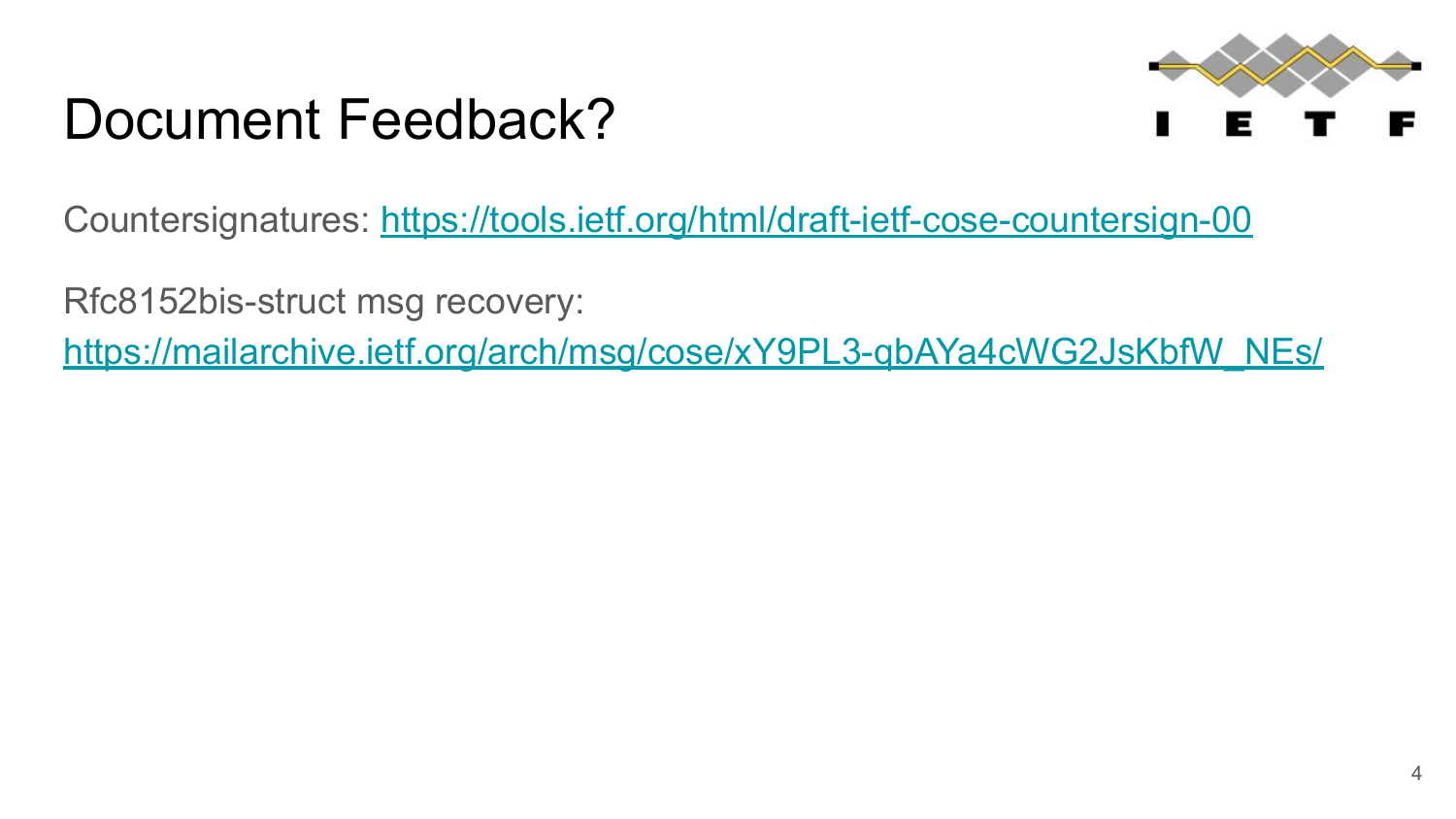

### **Charter**

- Any algorithm the WG is willing to accept
	- Preference for CFRG
	- Non-preference of state-defined
- Certificate Compression

WIP:<https://github.com/cose-wg/Charter/blob/master/Charter.md>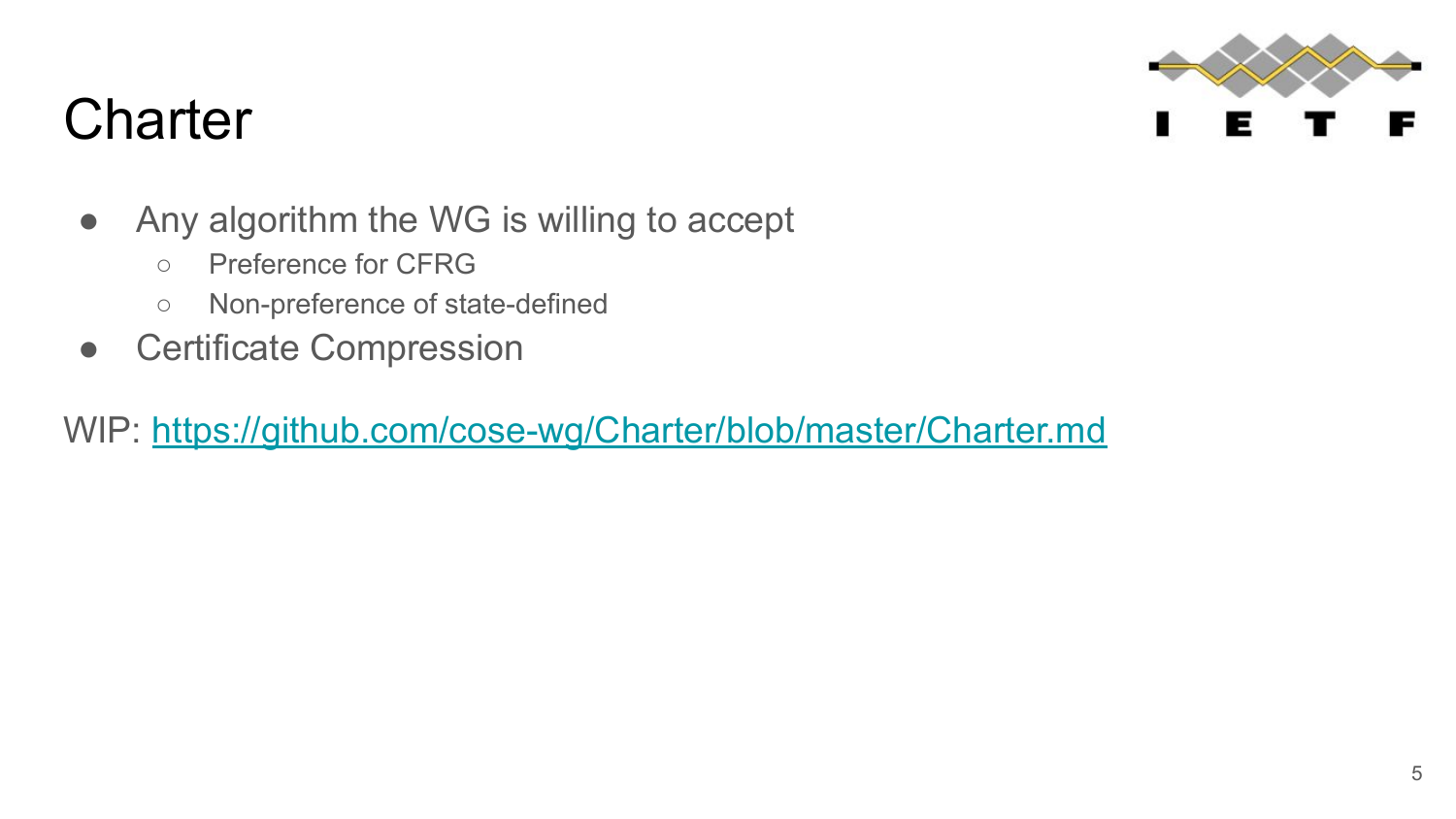

# Next Meeting?